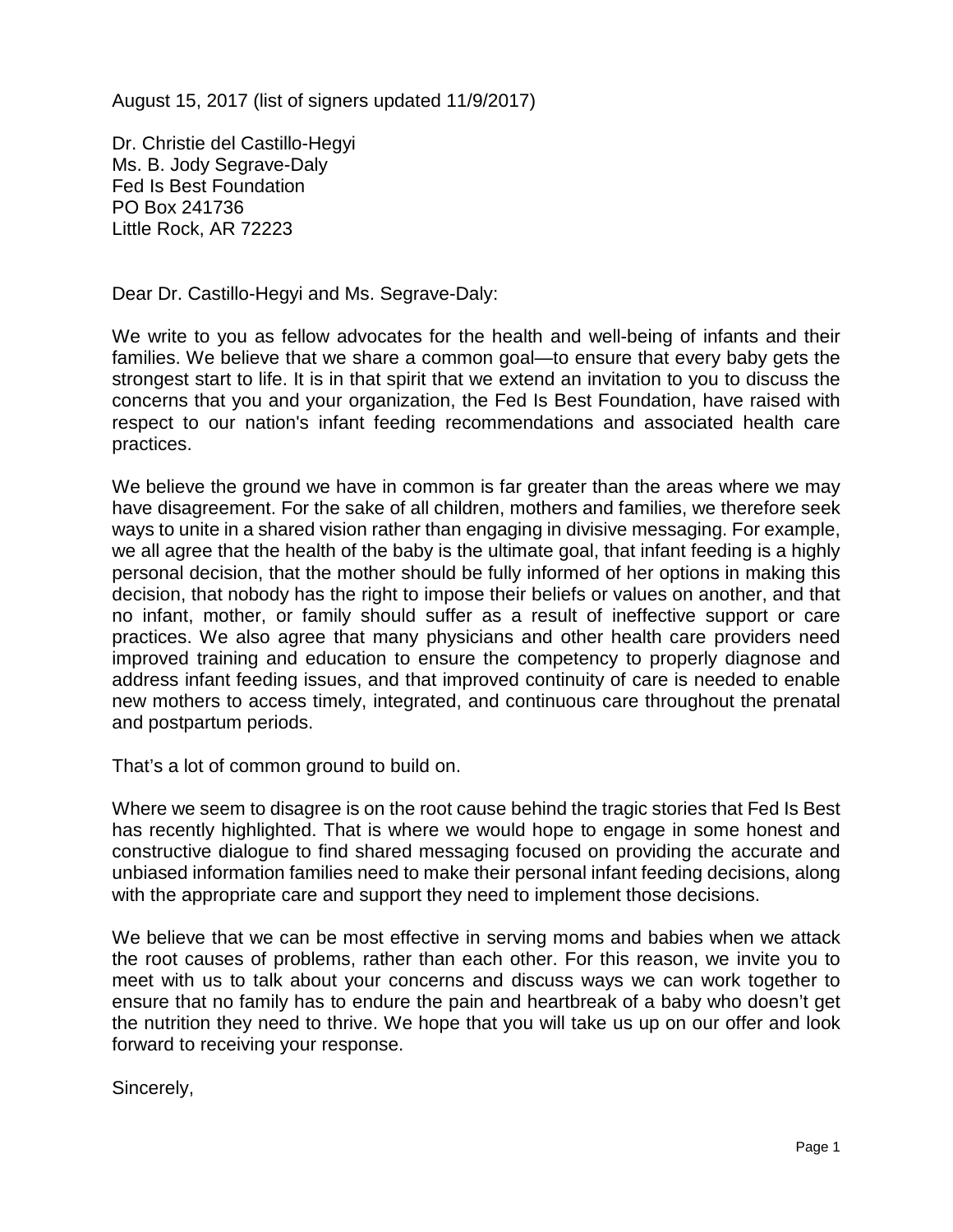1,000 Days Academy of Breastfeeding Medicine Alabama Breastfeeding Committee Alaska Breastfeeding Coalition American Association of Birth Centers American Breastfeeding Institute American P u blic Health Association American Samoa Breast Feeding Coalition Antelope Valley Breastfeeding Coalition Appalachian Breastfeeding Network Arkansas Breastfeeding Coalition, Inc. Association of State Public Health Nutritionists Baby Cafe Bakersfield Baby Cafe USA Baby -Friendly USA, Inc. Best for Babes Foundation Birth and Breastfeed with Confidence Breastfeed Chicago Breastfeeding Center for Greater Washington Breastfeeding Coalition of Cumberland County, North Carolina Breastfeeding Coalition of Delaware Breastfeeding Coalition of Palm Beach County Breastfeeding in Combat Boots Breastfeeding Perspectives Breastfeeding Task Force of Nevada Breastfeeding USA **BreastfeedLA** Bright Future Lactation Resource Centre, Ltd. California Breastfeeding Coalition California WIC Association Childbirth and Postpartum Professional Association Colorado Breastfeeding Coalition Colorado Lactation Consultant Association Eastern Kentucky Breastfeeding Coalition Every Mother, Inc. Florida Breastfeeding Coalition Florida Lactation Consultant Association Georgia Breastfeeding Coalition Healthy Birth of Rochester Healthy Children Project, Inc. iLactation Indiana Breastfeeding Coalition International Board of Lactation Consultant Examiners International Childbirth Education Association International Lactation Consultant Association Kansas Breastfeeding Coalition, Inc. Kentuckiana Lactation Improvement Coalition La Leche League International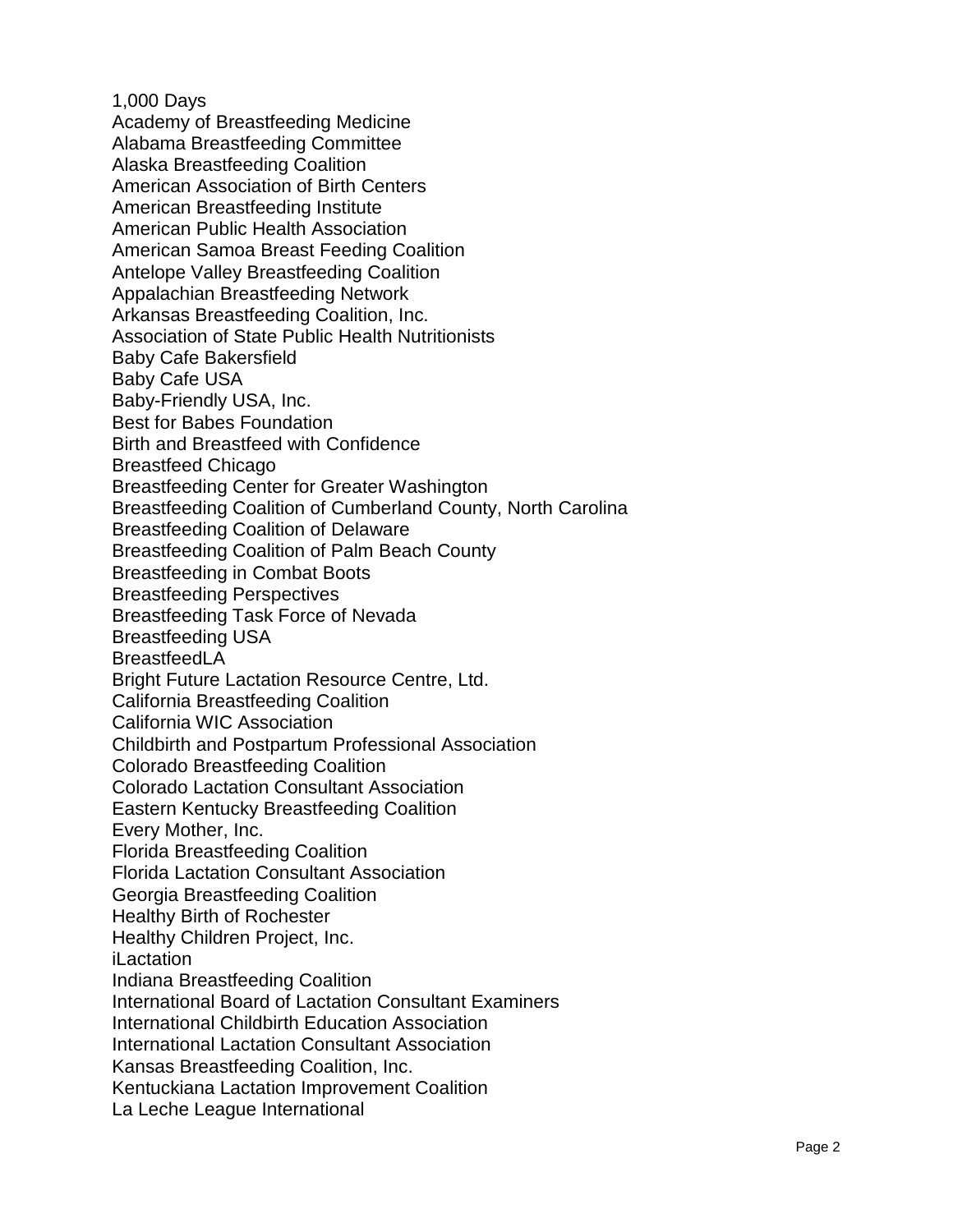La Leche League of Portland, TN La Leche League of the Garden State La Leche League of the Garden State, Central New Jersey Area La Leche League of the Garden State, New Jersey Central East Area La Leche League of the Garden State, Skylands Area La Leche League of the Garden State, Southern Area La Leche League USA Lactation Education Consultants Lactation Improvement Network of Kentucky, Inc. Louisiana Breastfeeding Coalition Macomb County Breastfeeding Coalition Maryland Breastfeeding Coalition Massachusetts Breastfeeding Coalition Michigan Breastfeeding Network Midwife Center for Birth and Women's Health The Milk Mob The Milky Way The Milky Way Foundation Mom2Mom Global Momma's Village-Fayetteville MomsRising Montana State Breastfeeding Coalition Mothers' Milk Bank Mothers' Milk Bank Northeast Mothers' Milk Bank of Alabama Mumsboobs National Alliance for Breastfeeding Advocacy National WIC Association Naturally the Best Lactation Services Nebraska Breastfeeding Coalition New Hampshire Breastfeeding Task Force New Jersey Breastfeeding Coalition New Mexico Breastfeeding Task Force New York Statewide Breastfeeding Coalition, Inc. NormalizeBreastfeeding.org North Dakota Breastfeeding Coalition Northwest Georgia Breastfeeding Coalition NYC Breastfeeding Leadership Council, Inc. Occupy Breastfeeding Ohio Breastfeeding Alliance Ohio Lactation Consultant's Association Praeclarus Press Reaching Our Sisters Everywhere, Inc. Rhode Island Breastfeeding Coalition South Carolina Breastfeeding Coalition South Mississippi Breastfeeding Coalition Southern Michigan Doulas & Childbirth Education Texas Breastfeeding Coalition